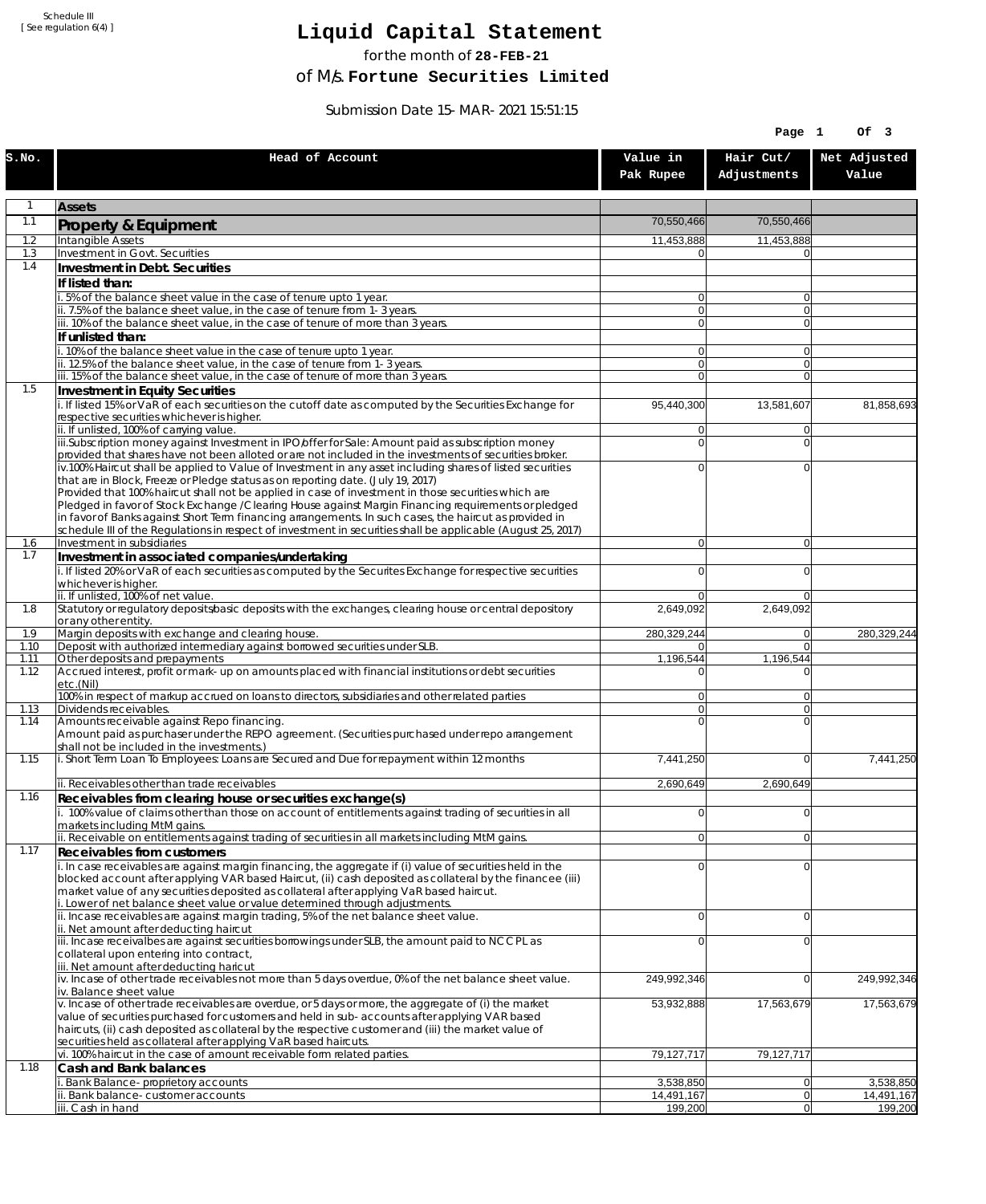Schedule III [ See regulation 6(4) ]

## **Liquid Capital Statement**

for the month of **28-FEB-21**

of M/s. **Fortune Securities Limited**

Submission Date 15-MAR-2021 15:51:15

|                |                                                                                                                                                                                         |                            | Page 2                   | OF <sub>3</sub>          |
|----------------|-----------------------------------------------------------------------------------------------------------------------------------------------------------------------------------------|----------------------------|--------------------------|--------------------------|
| S.NO.          | Head of Account                                                                                                                                                                         | Value in<br>Pak Rupee      | Hair Cut/<br>Adjustments | Net Adjusted<br>Value    |
| 1.19           | <b>Total Assets</b>                                                                                                                                                                     | 873.033.601                | 198,813,642              | 655,414,429              |
| $\overline{2}$ | Liabilities                                                                                                                                                                             |                            |                          |                          |
| 2.1            | Trade Payables                                                                                                                                                                          |                            |                          |                          |
|                | Payable to exchanges and clearing house                                                                                                                                                 | 191,860,616<br>0           | 0<br>$\mathbf{0}$        | 191,860,616              |
|                | ii. Payable against leveraged market products<br>iii. Payable to customers                                                                                                              | 204,224,354                | 0                        | 204,224,354              |
| 2.2            | <b>Current Liabilities</b>                                                                                                                                                              |                            |                          |                          |
|                | . Statutory and regulatory dues                                                                                                                                                         | 3,744,418                  | 0                        | 3,744,418                |
|                | ii. Accruals and other payables<br>iii. Short-term borrowings                                                                                                                           | 5,060,425<br>205,306,947   | $\mathbf{0}$<br>0        | 5,060,425<br>205,306,947 |
|                | iv. Current portion of subordinated loans                                                                                                                                               | 0                          | 0                        |                          |
|                | v. Current portion of long term liabilities                                                                                                                                             | 5,417,327                  | $\mathbf{0}$             | 5,417,327                |
|                | vi. Deferred Liabilities<br>vii. Provision for bad debts                                                                                                                                | 0<br>$\overline{0}$        | 0<br>$\mathbf{0}$        |                          |
|                | viii. Provision for taxation                                                                                                                                                            | $\Omega$                   | 0                        |                          |
|                | ix. Other liabilities as per accounting principles and included in the financial statements                                                                                             | 2,032,405                  | $\overline{0}$           | 2,032,405                |
| 2.3            | Non-Current Liabilities                                                                                                                                                                 |                            |                          |                          |
|                | i. Long-Term financing<br>a. Long-Term financing obtained from financial instituion: Long term portion of financing obtained from                                                       |                            |                          |                          |
|                | a financial institution including amount due against finance lease                                                                                                                      | 13,224,784                 | 13,224,784               |                          |
|                | b. Other long-term financing                                                                                                                                                            | $\overline{0}$             | $\mathbf{0}$             |                          |
|                | ii. Staff retirement benefits<br>iii. Advance against shares for Increase in Capital of Securities broker: 100% haircut may be allowed in                                               | $\overline{0}$<br>$\Omega$ | 0<br>$\Omega$            |                          |
|                | respect of advance against shares if:                                                                                                                                                   |                            |                          |                          |
|                | a. The existing authorized share capital allows the proposed enhanced share capital                                                                                                     |                            |                          |                          |
|                | b. Boad of Directors of the company has approved the increase in capital                                                                                                                |                            |                          |                          |
|                | c. Relevant Regulatory approvals have been obtained<br>d. There is no unreasonable delay in issue of shares against advance and all regulatory requirements                             |                            |                          |                          |
|                | relating to the increase in paid up capital have been completed.                                                                                                                        |                            |                          |                          |
|                | e. Auditor is satisfied that such advance is against the increase of capital.                                                                                                           |                            |                          |                          |
| 2.4            | iv. Other liabilities as per accounting principles and included in the financial statements<br>Subordinated Loans                                                                       | $\overline{0}$             | $\overline{0}$           |                          |
|                | . 100% of Subordinated loans which fulfill the conditions specified by SECP are allowed to be deducted:                                                                                 | 0                          | 0                        |                          |
|                | The Schedule III provides that 100% haircut will be allowed against subordinated Loans which fulfill the                                                                                |                            |                          |                          |
|                | conditions specified by SECP. In this regard, following conditions are specified:<br>a. Loan agreement must be executed on stamp paper and must clearly reflect the amount to be repaid |                            |                          |                          |
|                | after 12 months of reporting period                                                                                                                                                     |                            |                          |                          |
|                | b. No haircut will be allowed against short term portion which is repayable within next 12 months.                                                                                      |                            |                          |                          |
|                | c. In case of early repayment of loan, adjustment shall be made to the Liquid Capital and revised Liquid<br>Capital statement must be submitted to exchange.                            |                            |                          |                          |
|                | ii. Subordinated loans which do not fulfill the conditions specified by SECP                                                                                                            | 0                          | 0                        |                          |
|                |                                                                                                                                                                                         |                            |                          |                          |
| 2.5            | <b>Total Liabilites</b>                                                                                                                                                                 | 630,871,276                | 13.224.784               | 617.646.492              |
| 3              | Ranking Liabilities Relating to:                                                                                                                                                        |                            |                          |                          |
| 3.1            | Concentration in Margin Financing                                                                                                                                                       | ΩI                         | $\Omega$                 |                          |
|                | The amount calculated client-to-client basis by which any amount receivable from any of the<br>financees exceed 10% of the aggregate of amounts receivable from total financees.        |                            |                          |                          |
| 3.2            | Concentration in securites lending and borrowing                                                                                                                                        |                            |                          |                          |
|                | The amount by which the aggregate of:                                                                                                                                                   | 0                          | 0                        |                          |
|                | (i) Amount deposited by the borrower with NCCPL<br>(Ii) Cash margins paid and                                                                                                           |                            |                          |                          |
|                | (iii) The market value of securities pledged as margins exceed the 110% of the market value of shares                                                                                   |                            |                          |                          |
|                | borrowed                                                                                                                                                                                |                            |                          |                          |
| 3.3            | Net underwriting Commitments                                                                                                                                                            |                            |                          |                          |
|                | (a) in the case of right issuse : if the market value of securites is less than or equal to the subscription<br>price; the aggregate of:                                                | 0                          | 0                        |                          |
|                | (i) the 50% of Haircut multiplied by the underwriting commitments and                                                                                                                   |                            |                          |                          |
|                | (ii) the value by which the underwriting commitments exceeds the market price of the securities.                                                                                        |                            |                          |                          |
|                | In the case of rights issuse where the market price of securities is greater than the subscription price, 5% of<br>the Haircut multiplied by the net underwriting                       |                            |                          |                          |
|                | (b) in any other case: 12.5% of the net underwriting commitments                                                                                                                        | 0                          | 0                        |                          |
| 3.4            | Negative equity of subsidiary                                                                                                                                                           |                            |                          |                          |
|                | The amount by which the total assets of the subsidiary (excluding any amount due from the subsidiary)                                                                                   | $\overline{0}$             | 0                        |                          |
| 3.5            | exceed the total liabilities of the subsidiary<br>Foreign exchange agreements and foreign currency positions                                                                            |                            |                          |                          |
|                | 5% of the net position in foreign currency. Net position in foreign currency means the difference of total                                                                              | 0                          | 0                        |                          |
|                | assets denominated in foreign cuurency less total liabilities denominated in foreign currency                                                                                           |                            |                          |                          |
| 3.6<br>3.7     | Amount Payable under REPO                                                                                                                                                               | 0                          | 0                        |                          |
|                | Repo adjustment                                                                                                                                                                         |                            |                          |                          |